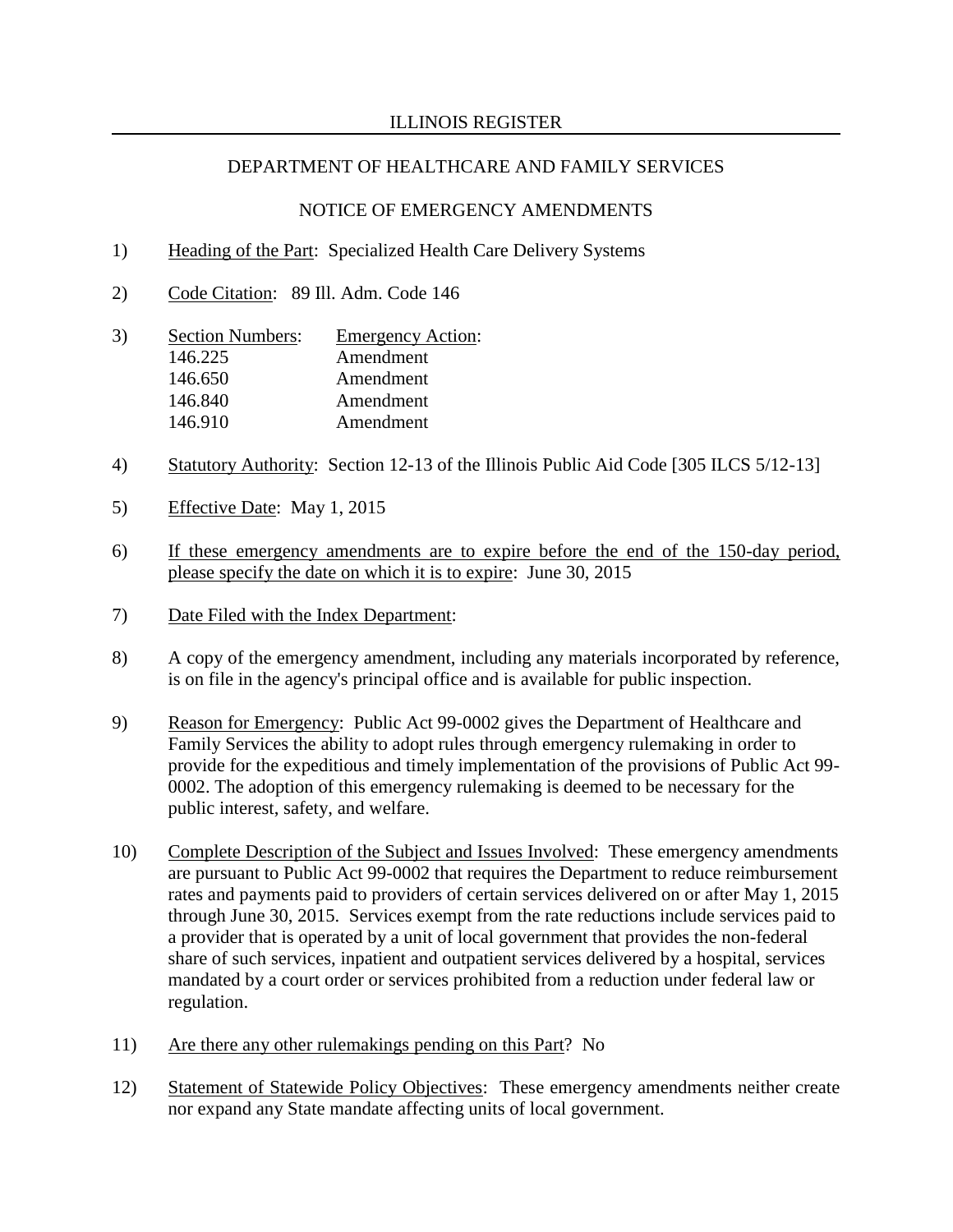### ILLINOIS REGISTER

## DEPARTMENT OF HEALTHCARE AND FAMILY SERVICES

## NOTICE OF EMERGENCY AMENDMENTS

# 13) Information and questions regarding this amendment shall be directed to:

Mollie Zito General Counsel Illinois Department of Healthcare and Family Services 201 South Grand Avenue East, 3<sup>rd</sup> Floor Springfield IL 62763-0002

217/782-1233

[HFS.Rules@illinois.gov](mailto:HFS.Rules@illinois.gov)

The full text of the Emergency Amendments begins on the next page: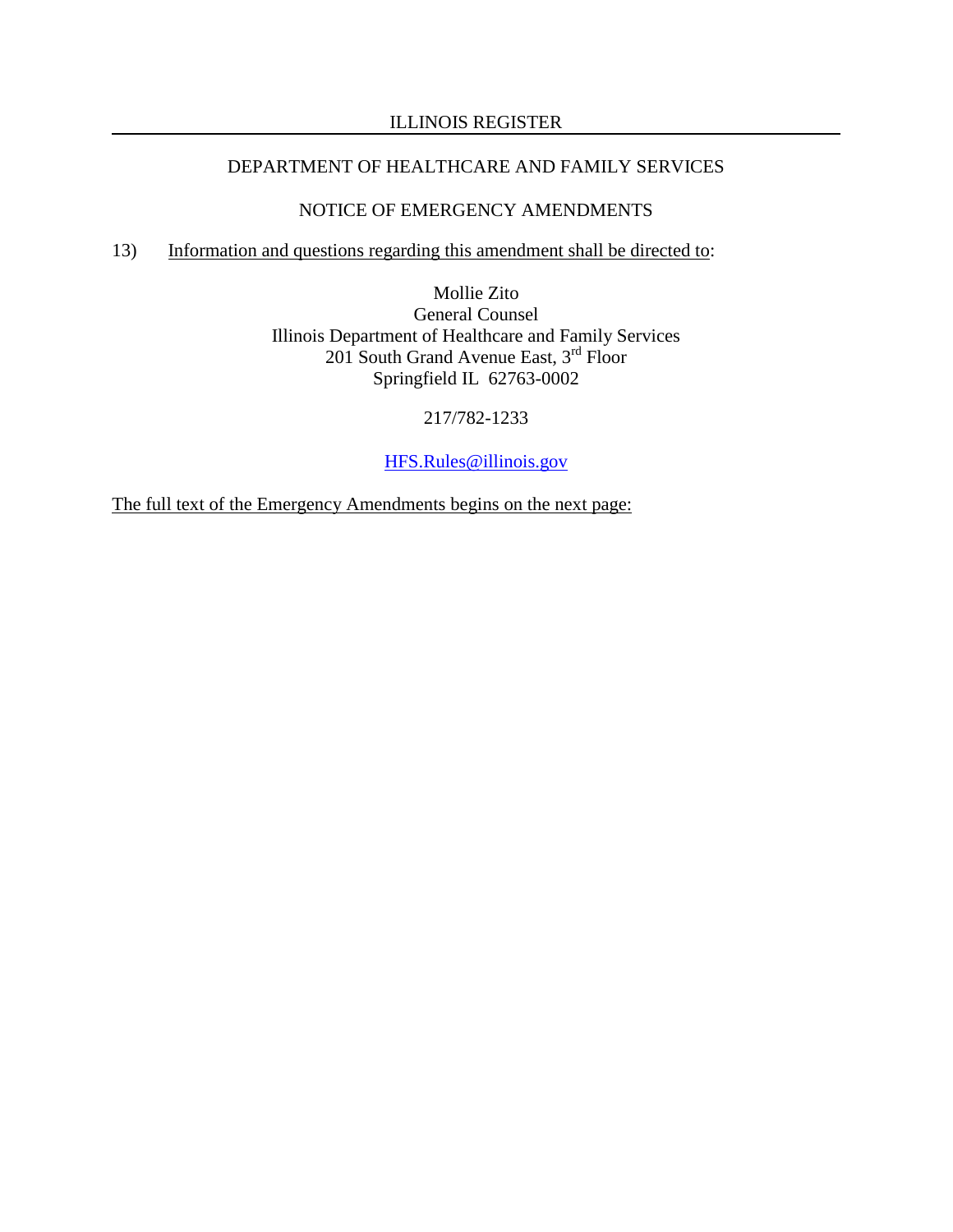### NOTICE OF EMERGENCY AMENDMENTS

## TITLE 89: SOCIAL SERVICES CHAPTER I: DEPARTMENT OF HEALTHCARE AND FAMILY SERVICES SUBCHAPTER d: MEDICAL PROGRAMS

#### PART 146 SPECIALIZED HEALTH CARE DELIVERY SYSTEMS

#### SUBPART A: AMBULATORY SURGICAL TREATMENT CENTERS

Section

- 146.100 General Description
- 146.105 Definitions
- 146.110 Participation Requirements
- 146.115 Records and Data Reporting Requirements
- 146.125 Covered Ambulatory Surgical Treatment Center Services
- 146.130 Reimbursement for Services

#### SUBPART B: SUPPORTIVE LIVING FACILITIES

Section

- 146.200 General Description
- 146.205 Definitions
- 146.210 Structural Requirements
- 146.215 SLF Participation Requirements
- 146.220 Resident Participation Requirements
- 146.225 Reimbursement for Medicaid Residents

## EMERGENCY

- 146.230 Services
- 146.235 Staffing
- 146.240 Resident Contract
- 146.245 Assessment and Service Plan and Quarterly Evaluation
- 146.250 Resident Rights
- 146.255 Discharge
- 146.260 Grievance Procedure
- 146.265 Records and Reporting Requirements
- 146.270 Quality Assurance Plan
- 146.275 Monitoring
- 146.280 Non-Compliance Action
- 146.285 Voluntary Surrender of Certification
- 146.290 Geographic Groups
- 146.295 Emergency Contingency Plan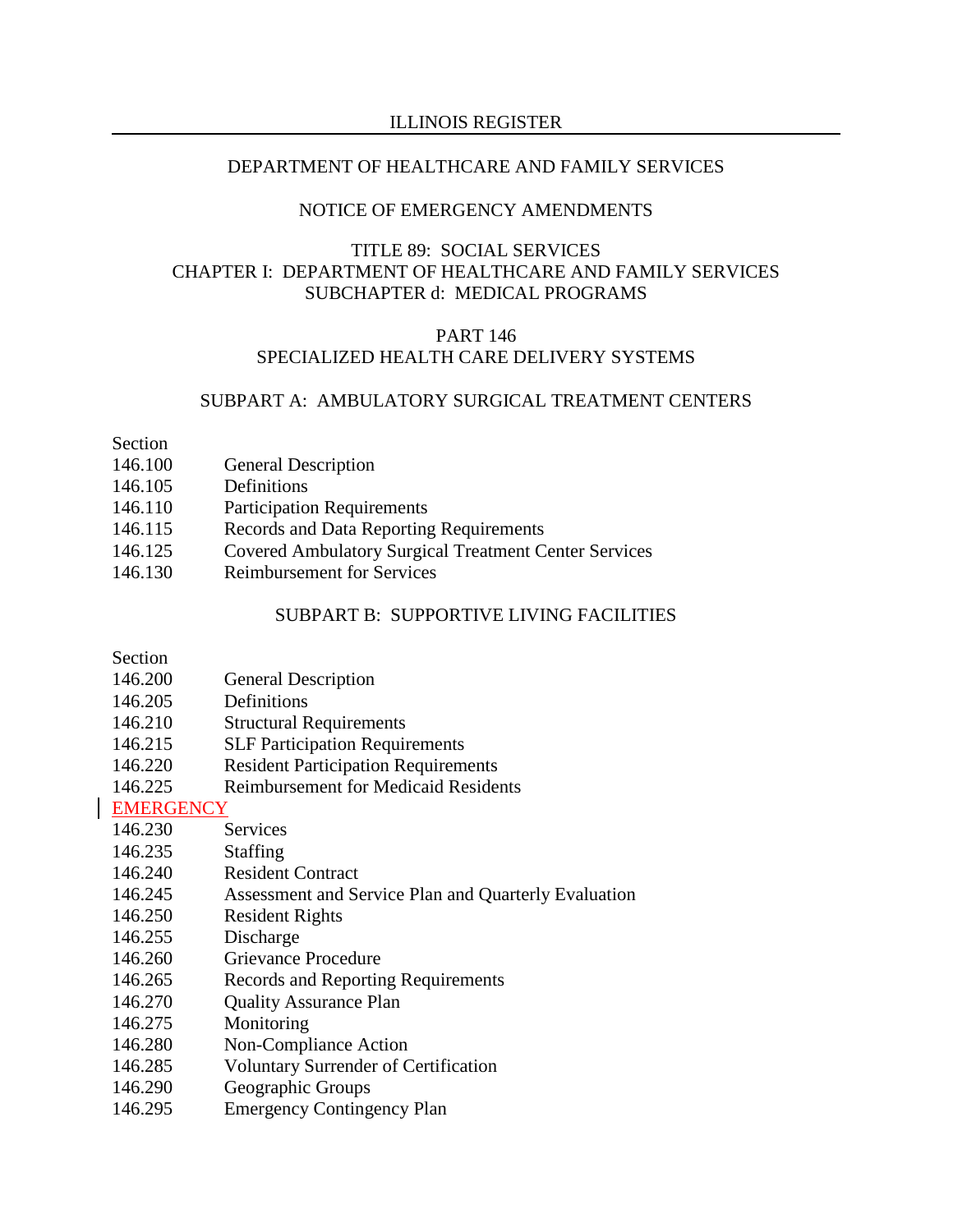### NOTICE OF EMERGENCY AMENDMENTS

| 146.300 | <b>Waivers</b>                                                   |
|---------|------------------------------------------------------------------|
| 146.305 | Reporting of Suspected Abuse, Neglect and Financial Exploitation |
| 146.310 | <b>Facility Management of Resident Funds</b>                     |

## SUBPART C: STATE HEMOPHILIA PROGRAM

## Section

| 146.400 | Definitions                          |
|---------|--------------------------------------|
| 146.410 | <b>Patient Eligibility</b>           |
| 146.420 | Hemophilia Treatment Centers         |
| 146.430 | Comprehensive Care Evaluation        |
| 146.440 | <b>Home Transfusion Arrangements</b> |
| 146.450 | <b>Obligations of the Department</b> |

## SUBPART D: CHILDREN'S COMMUNITY-BASED HEALTH CARE CENTERS

## Section

| 146.500 | <b>General Description</b> |
|---------|----------------------------|
|---------|----------------------------|

- 146.510 Definitions
- 146.520 Participation Requirements
- 146.530 Records and Data Reporting Requirements
- 146.540 Covered Children's Community-Based Health Care Center Services
- 146.550 Reimbursement for Services
- 146.560 Individuals Eligible for Services Provided in a Children's Community-Based Health Care Center
- 146.570 Prior and Post Approval of Services

### SUBPART E: SUPPORTIVE LIVING FACILITIES WITH DEMENTIA CARE UNITS

## Section

- 146.600 General Description
- 146.610 Structural Requirements
- 146.620 Participation Requirements
- 146.630 Resident Participation Requirements
- 146.640 Services
- 146.650 Reimbursement for Medicaid Residents

## EMERGENCY

- 146.660 Staffing
- 146.670 Assessment and Service Plan and Quarterly Evaluation
- 146.680 Monitoring
- 140.690 Reporting Requirements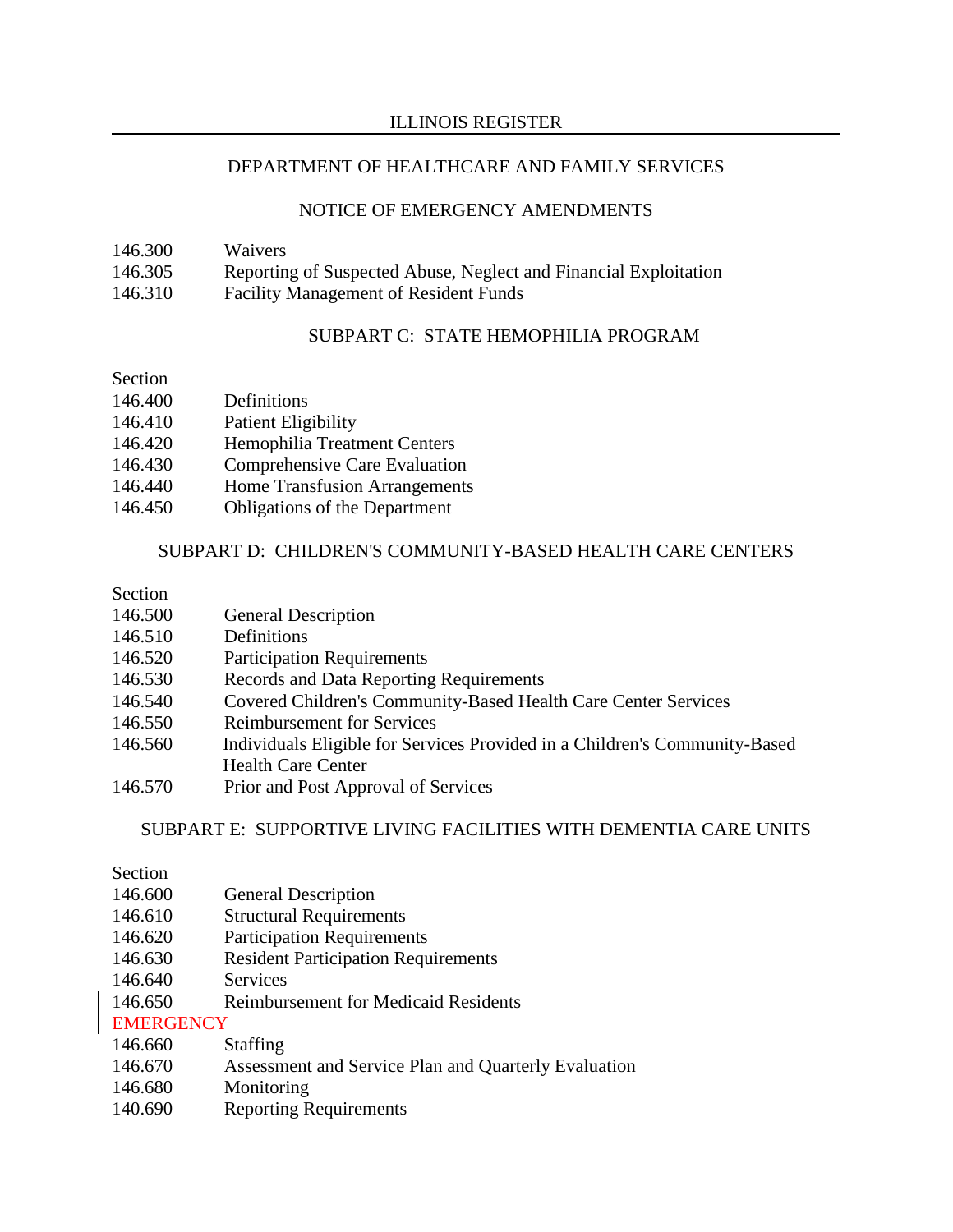### ILLINOIS REGISTER

#### DEPARTMENT OF HEALTHCARE AND FAMILY SERVICES

#### NOTICE OF EMERGENCY AMENDMENTS

146.700 Resident Rights

146.710 Discharge

#### SUBPART F: BIRTH CENTERS

| 146.800          | <b>General Description</b>                    |
|------------------|-----------------------------------------------|
| 146.810          | <b>Participation Requirements</b>             |
| 146.820          | <b>Record Requirements</b>                    |
| 146.830          | <b>Covered Birth Center Services</b>          |
| 146.840          | <b>Reimbursement of Birth Center Services</b> |
| <b>EMERGENCY</b> |                                               |

## SUBPART G: SPECIALIZED MENTAL HEALTH REHABILITATION FACILITIES

146.900 General Provisions 146.910 Reimbursement **EMERGENCY** 

AUTHORITY: Implementing and authorized by Articles III, IV, V, VI and Section 12-13 of the Illinois Public Aid Code [305 ILCS 5/Arts. III, IV, V, VI and 12-13].

SOURCE: Old Part repealed at 14 Ill. Reg. 13800, effective August 15, 1990; new Part adopted at 20 Ill. Reg. 4419, effective February 29, 1996; emergency amendment at 21 Ill. Reg. 13875, effective October 1, 1997, for a maximum of 150 days; amended at 22 Ill. Reg. 4430, effective February 27, 1998; emergency amendment at 22 Ill. Reg. 13146, effective July 1, 1998, for a maximum of 150 days; amended at 22 Ill. Reg. 19914, effective October 30, 1998; amended at 23 Ill. Reg. 5819, effective April 30, 1999; emergency amendment at 23 Ill. Reg. 8256, effective July 1, 1999, for a maximum of 150 days; amended at 23 Ill. Reg. 13663, effective November 1, 1999; amended at 24 Ill. Reg. 8353, effective June 1, 2000; emergency amendment at 26 Ill. Reg. 14882, effective October 1, 2002, for a maximum of 150 days; amended at 27 Ill. Reg. 2176, effective February 1, 2003; emergency amendment at 27 Ill. Reg. 10854, effective July 1, 2003, for a maximum of 150 days; amended at 27 Ill. Reg. 18671, effective November 26, 2003; emergency amendment at 28 Ill. Reg. 12218, effective August 11, 2004, for a maximum of 150 days; emergency amendment at 28 Ill. Reg. 14214, effective October 18, 2004, for a maximum of 150 days; amended at 29 Ill. Reg. 852, effective January 1, 2005; emergency amendment at 29 Ill. Reg. 2014, effective January 21, 2005, for a maximum of 150 days; amended at 29 Ill. Reg. 4360, effective March 7, 2005; expedited correction at 29 Ill. Reg. 14127, effective March 7, 2005; amended at 29 Ill. Reg. 6967, effective May 1, 2005; amended at 29 Ill. Reg. 14987, effective September 30, 2005; amended at 30 Ill. Reg. 8845, effective May 1, 2006; amended at 31 Ill. Reg. 5589, effective April 1, 2007; emergency amendment at 31 Ill. Reg. 5876, effective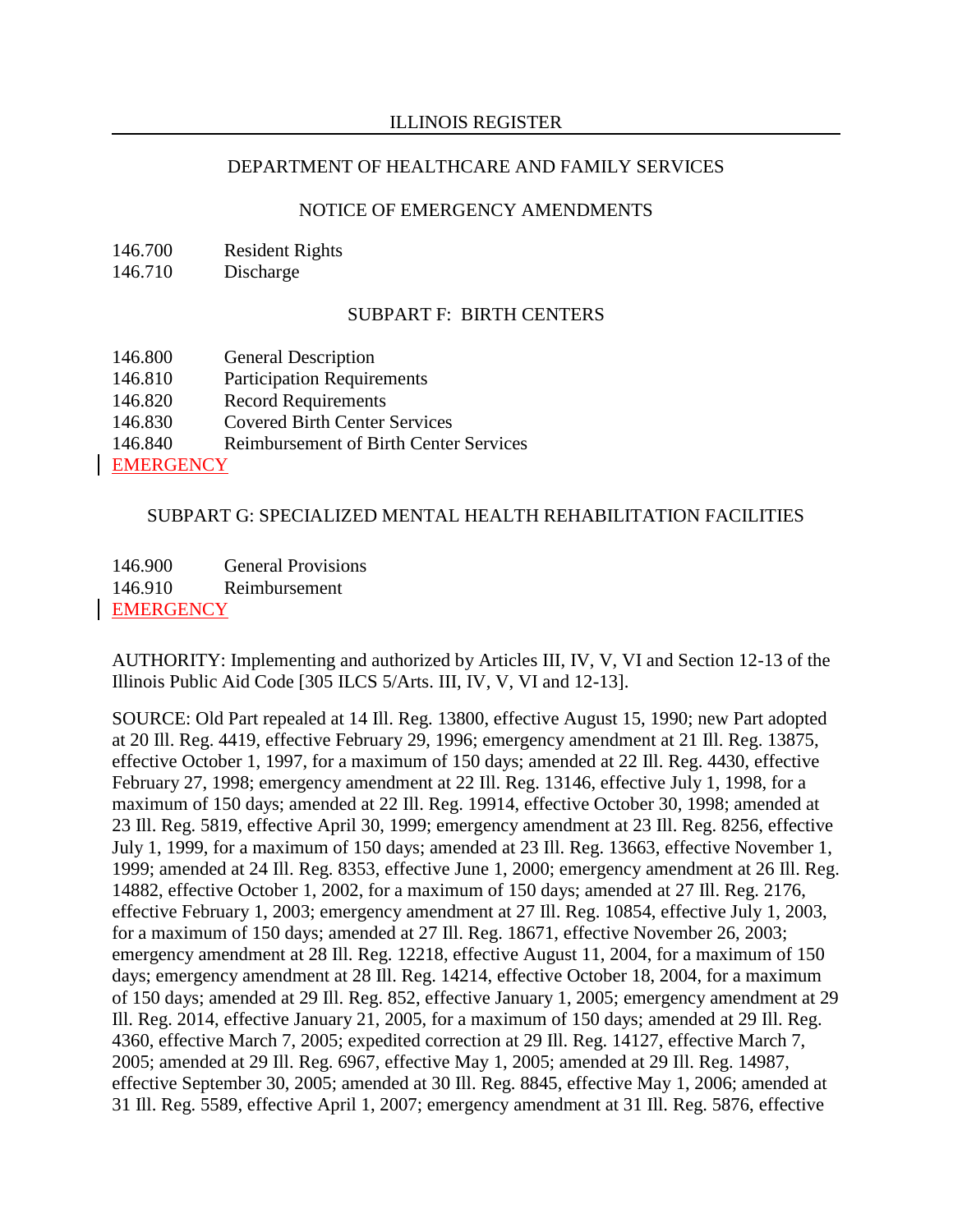### NOTICE OF EMERGENCY AMENDMENTS

April 1, 2007, for a maximum of 150 days; amended at 31 Ill. Reg. 11681, effective August 1, 2007; amended at 33 Ill. Reg. 11803, effective August 1, 2009; emergency amendment at 36 Ill. Reg. 6751, effective April 13, 2012, for a maximum of 150 days; amended at 36 Ill. Reg. 13885, effective August 27, 2012; amended at 37 Ill. Reg. 17624, effective October 28, 2013; expedited correction at 38 Ill. Reg. 4518, effective October 28, 2013; amended at 38 Ill. Reg. 13255, effective June 11, 2014; amended at 38 Ill. Reg. 13893, effective June 23, 2014; amended at 38 Ill. Reg. 15152, effective July 2, 2014; emergency amendment at 38 Ill. Reg. 15713, effective July 7, 2014, for a maximum of 150 days; amended at 38 Ill. Reg. 23768, effective December 2, 2014, emergency amendment at 39 Ill. Reg.\_\_\_\_\_, effective \_\_\_\_\_\_\_\_\_\_\_\_\_, for a maximum of 150 days.

## SUBPART B: SUPPORTIVE LIVING FACILITIES

### **Section 146.225 Reimbursement for Medicaid Residents EMERGENCY**

Supportive Living Programs (SLPs) shall accept the reimbursement provided in this Section as payment in full for all services provided to Medicaid residents.

- a) The Department shall establish its portion of the reimbursement for Medicaid residents by calculating 60 percent of the weighted average (weighted by Medicaid patient days) nursing facility rates for the geographic grouping as defined in Section 146.290. Each SLP shall be paid 60 percent of the weighted average nursing facility geographic group rate, based upon the nursing facility geographic group in which it is located. The rates paid to SLPs shall be updated semi-annually on April 1 and on October 1 to assure that the rates coincide with 60 percent of weighted average nursing facility geographic group rates. Notwithstanding the provisions of this subsection, the supportive living program rates shall remain at the level in effect on April 30, 2011.
	- 1) Notwithstanding the provisions set forth in 89 Ill. Adm. Code 153.126, and subject to federal CMS approval, as of July 1, 2014, supportive living program rates shall no longer be 60 percent of the weighted average nursing facility rates for the geographic group rate, based upon the nursing facility geographic group in which it is located.
	- 2) Notwithstanding the provisions set forth in 89 Ill. Adm. Code 153.126, and subject to federal CMS approval, for dates of service on or after July 1, 2014, rates effective on June 30, 2014 shall be increased 8.85 percent.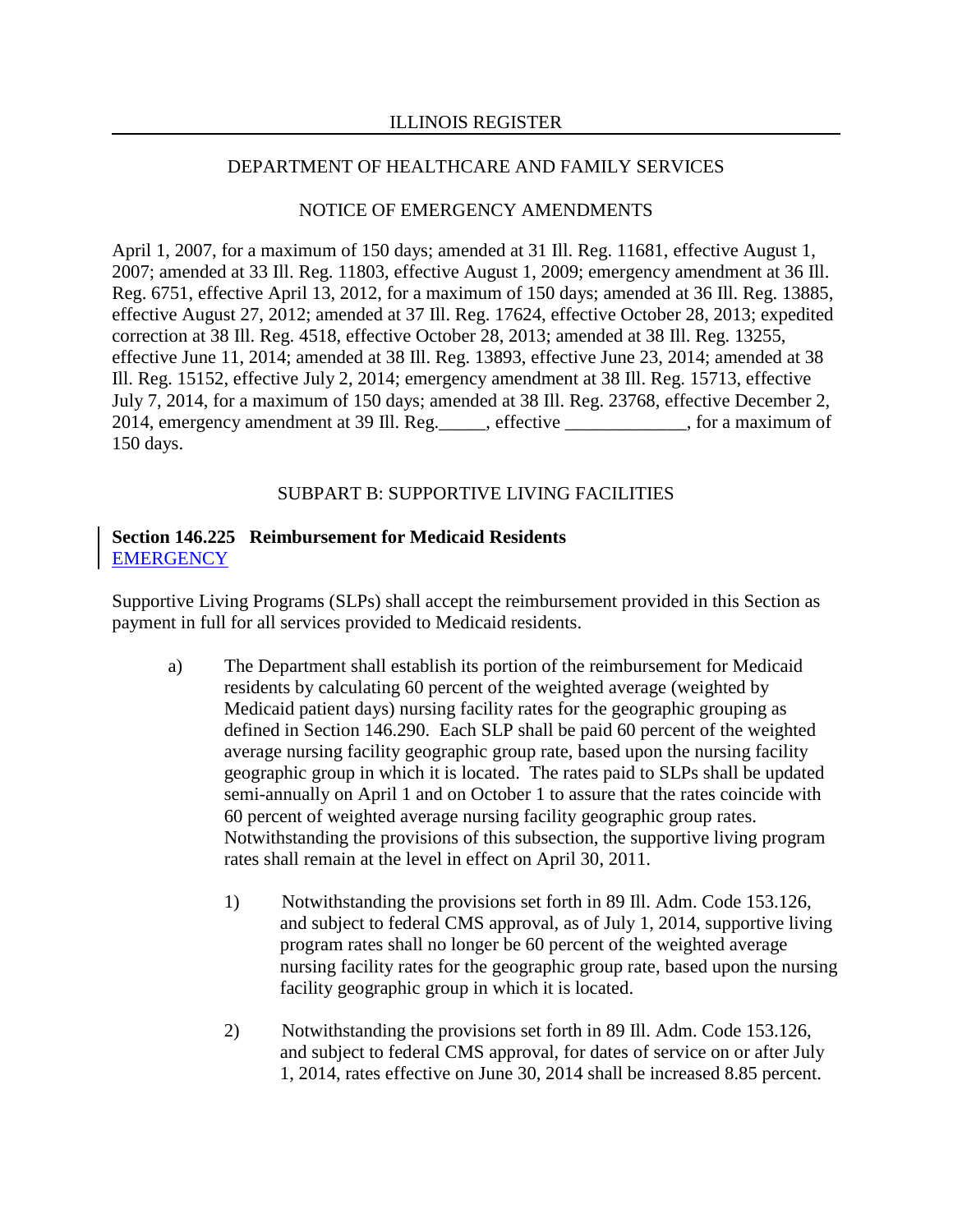#### NOTICE OF EMERGENCY AMENDMENTS

- 3) Notwithstanding the provisions set forth in 89 Ill. Adm. Code 153.126, and subject to federal CMS approval of the imposition of the assessment in 89 Ill. Adm. Code 140.86, for dates of service on or after July 1, 2014, rates effective July 1, 2014 shall be increased an additional 9.09 percent.
- 4) Notwithstanding any provisions set forth in 89 Ill. Adm. Code 153.126, for services delivered on or after May 1, 2015 through June 30, 2015, supportive living facilities shall have their reimbursement rates reduced by 12.6% from the rates that were in effect on April 30, 2015.
- b) The payment rate received by the SLP from the Department for services, with the exception of meals, provided in accordance with Section 146.230 shall constitute the full and complete charge for services rendered. Additional payment, other than patient credits authorized by the Department, may not be accepted. Meals are included in the room and board amount paid by the resident.
- c) Single Occupancy: Each Medicaid resident of an SLP shall be allotted a minimum of \$90 per month as a deduction from his or her income as a protected amount for personal use. The SLP may charge each Medicaid resident no more than the current SSI rate for a single individual less a minimum of \$90 for room and board charges. Any income remaining after deduction of the protected minimum of \$90 and room and board charges shall be applied first towards medical expenses not covered under the Department's Medical Assistance Program. Any income remaining after that shall be applied to the charges for SLP services paid by the Department.
- d) Double Occupancy: In the event a Medicaid eligible resident chooses to share an apartment, the Medicaid resident of an SLP shall be allotted a minimum of \$90 per month as a deduction from his or her income as a protected amount for personal use. The SLP may charge each Medicaid resident no more than the resident's share of the current SSI rate for a couple less a minimum of \$90 for room and board charges. The room and board rate for two Medicaid eligible individuals sharing an apartment cannot exceed the SSI rate for a married couple even if the two individuals sharing an apartment are unrelated. Any income of an individual remaining after deduction of the protected minimum of \$90 and room and board charges shall be applied first towards that individual's medical expenses not covered under the Department's Medical Assistance Program. Any income of an individual remaining after that shall be applied to that individual's charges for SLP services paid by the Department. If one, or both, of the individuals sharing an apartment is not Medicaid eligible, the SLP may negotiate its own rate with the non-Medicaid individual or individuals.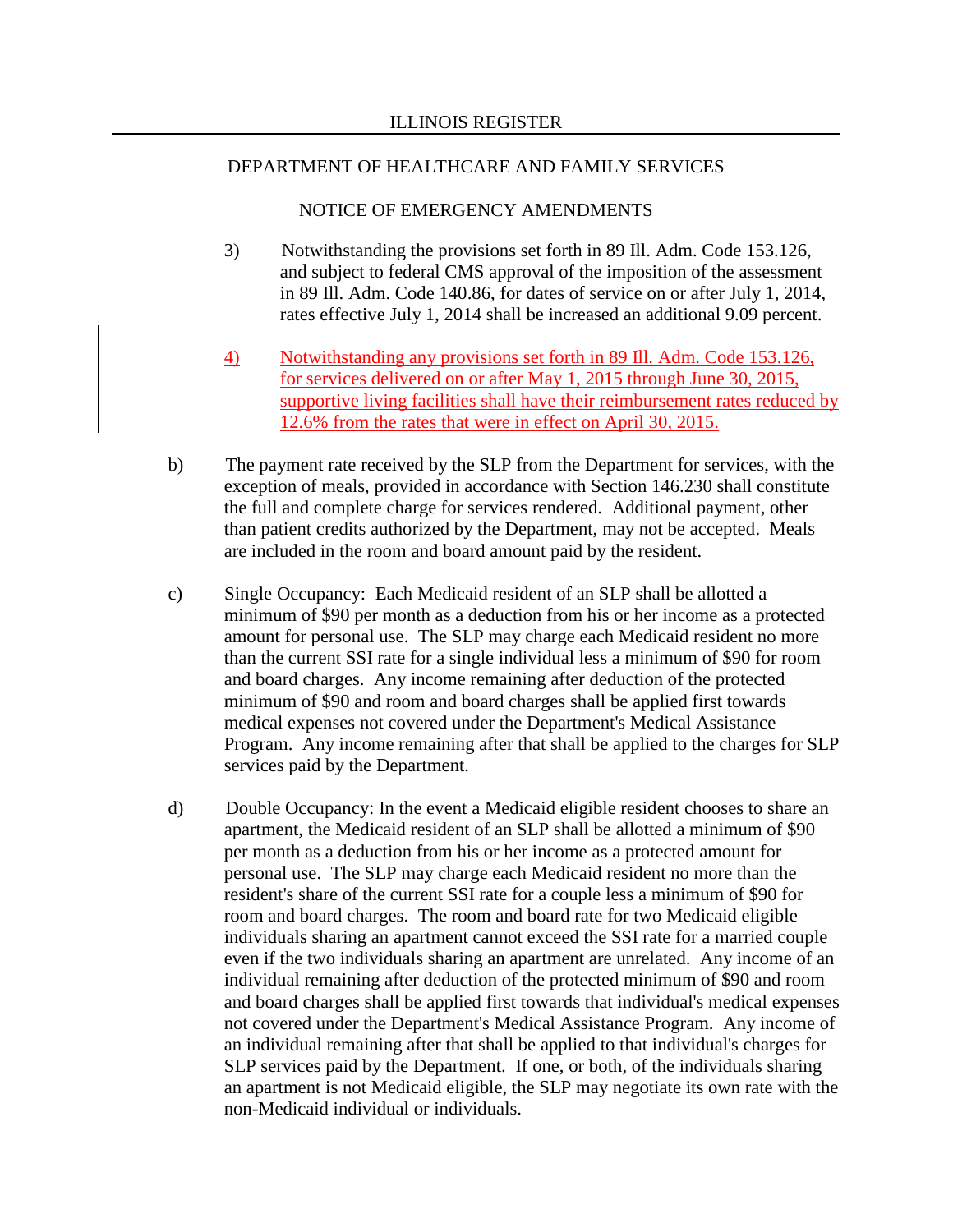### NOTICE OF EMERGENCY AMENDMENTS

- e) The room and board charge for Medicaid residents shall only be increased when the SSI amount is increased. Any room and board charge increase shall not exceed the amount of the SSI increase.
- f) Payment shall be made by the Department for up to 30 days per State fiscal year during a Medicaid resident's temporary absence from the SLP when the absence is due to situations such as hospitalizations or vacations. The resident shall continue to be responsible for room and board charges during any absence. Involuntary discharge criteria relating to temporary absence are found at Section 146.255(b) and (d)(7). Nursing facilities that have a distinct part certified as an SLP shall consider converted beds in the nursing facility's licensed capacity when calculating the 93 percent occupancy level for bed reserve payments pursuant to 89 Ill. Adm. Code 140.523.
	- 1) The day a resident is transferred to the hospital is the first day of the temporary absence.
	- 2) For all other temporary absences, except a long-term care admission, the day after resident leaves the SLP is the first day of the temporary absence.
	- 3) The day before resident returns to the SLP is the last day of the temporary absence.
	- 4) The Department does not pay for temporary absence due to admission to a long-term care facility. In this instance, an SLP shall discharge the resident from the Department's database. An SLP may choose to hold an apartment while a resident is in a long-term care facility.
	- 5) By agreement between the SLP and a resident, an SLP may continue to hold an apartment when a resident has exceeded the 30 days payable by the Department.

(Source: Emergency amended at 39 Ill. Reg. \_\_\_\_\_, effective \_\_\_\_\_\_\_\_\_\_\_\_\_ for a maximum of 150 days)

SUBPART E: SUPPORTIVE LIVING FACILITIES WITH DEMENTIA CARE UNITS **Section 146.650 Reimbursement for Medicaid Residents EMERGENCY**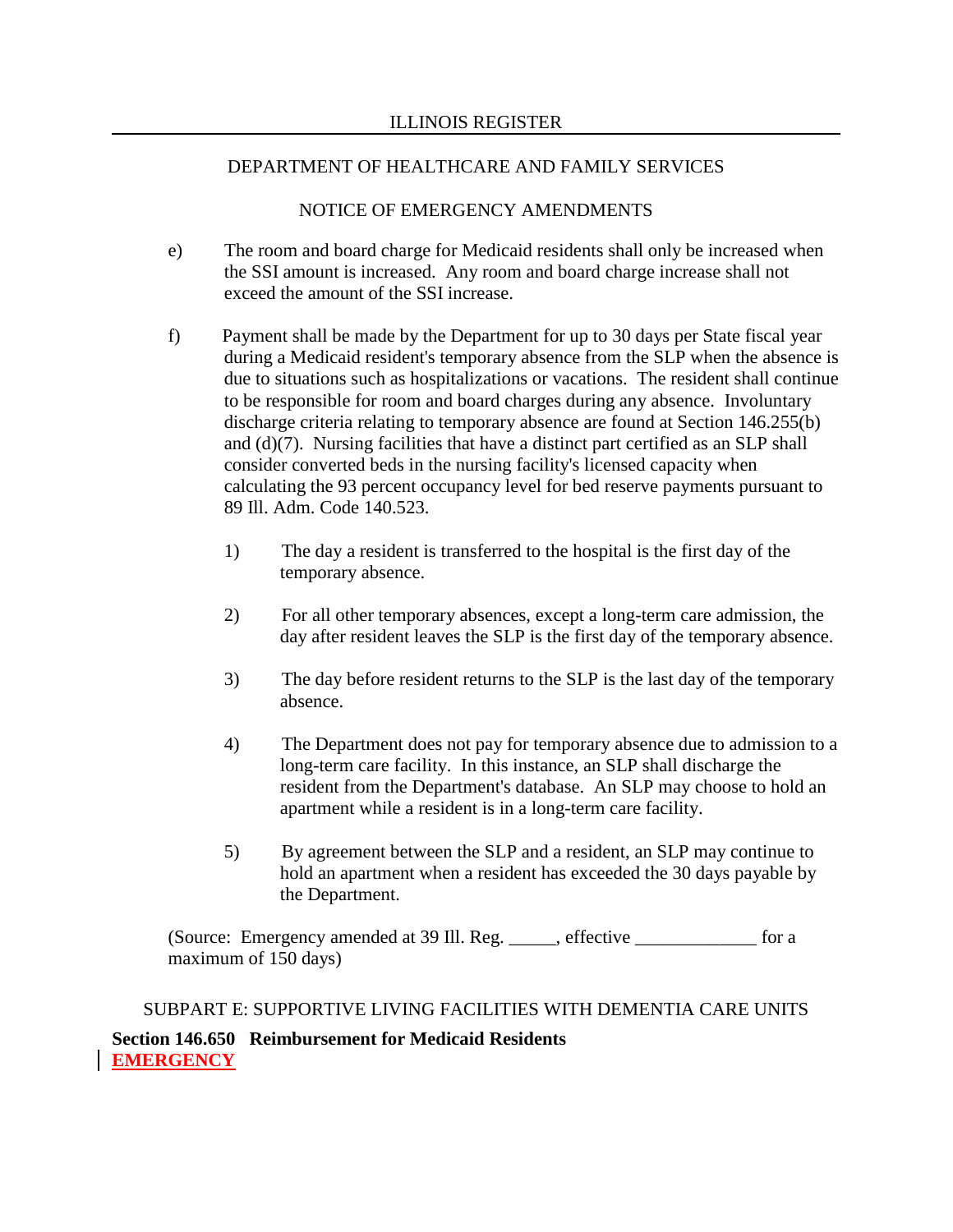### NOTICE OF EMERGENCY AMENDMENTS

The Department shall establish its portion of the reimbursement for Medicaid residents residing in the dementia care unit by calculating 72 percent of the weighted average (weighted by Medicaid patient days), for the geographic group in which the Supportive Living Program (SLP) is located (see Section 146.290), paid for Medicaid-eligible nursing facility residents residing in Department of Public Health certified Alzheimer's special care units pursuant to 77 Ill. Adm. Code 300.163.

- a) Notwithstanding the provisions set forth in 89 Ill. Adm. Code 153.126, and subject to federal CMS approval, as of July 1, 2014, rates for the supportive living programs with residents residing in a dementia care unit shall no longer be 72 percent of the weighted average nursing facility rates for the geographic group rate, based upon the nursing facility geographic group in which it is located.
- b) Notwithstanding the provisions set forth in 89 Ill. Adm. Code 153.126, and subject to federal CMS approval, for dates of service on or after July 1, 2014, rates effective June 30, 2014 shall be increased 8.85 percent.
- c) Notwithstanding the provisions set forth in 89 Ill. Adm. Code 153.126, and subject to federal CMS approval of the imposition of the assessment in 89 Ill. Adm. Code 140.86, for dates of service on or after July 1, 2014, rates effective July 1, 2014 shall be increased an additional 9.09 percent.
- d) Notwithstanding any provisions set forth in 89 Ill. Adm. Code 153.126, for services delivered on or after May 1, 2015 through June 30, 2015, supportive living facilities shall have their reimbursement rates reduced by 12.6% from the rates that were in effect on April 30, 2015.

(Source: Emergency amended at 39 Ill. Reg. \_\_\_\_\_, effective \_\_\_\_\_\_\_\_\_\_\_\_\_ for a maximum of 150 days)

### **Section 146.840 Reimbursement of Birth Center Services EMERGENCY**

- a) Facility services provided by a birth center located in Cook County will be reimbursed at the lower of billed charges or 75 percent of the average facility payment rate made to a hospital located in Cook County for an uncomplicated vaginal birth.
- b) Facility services provided by a birth center located outside of Cook County will be reimbursed at the lower of billed charges or 75 percent of the statewide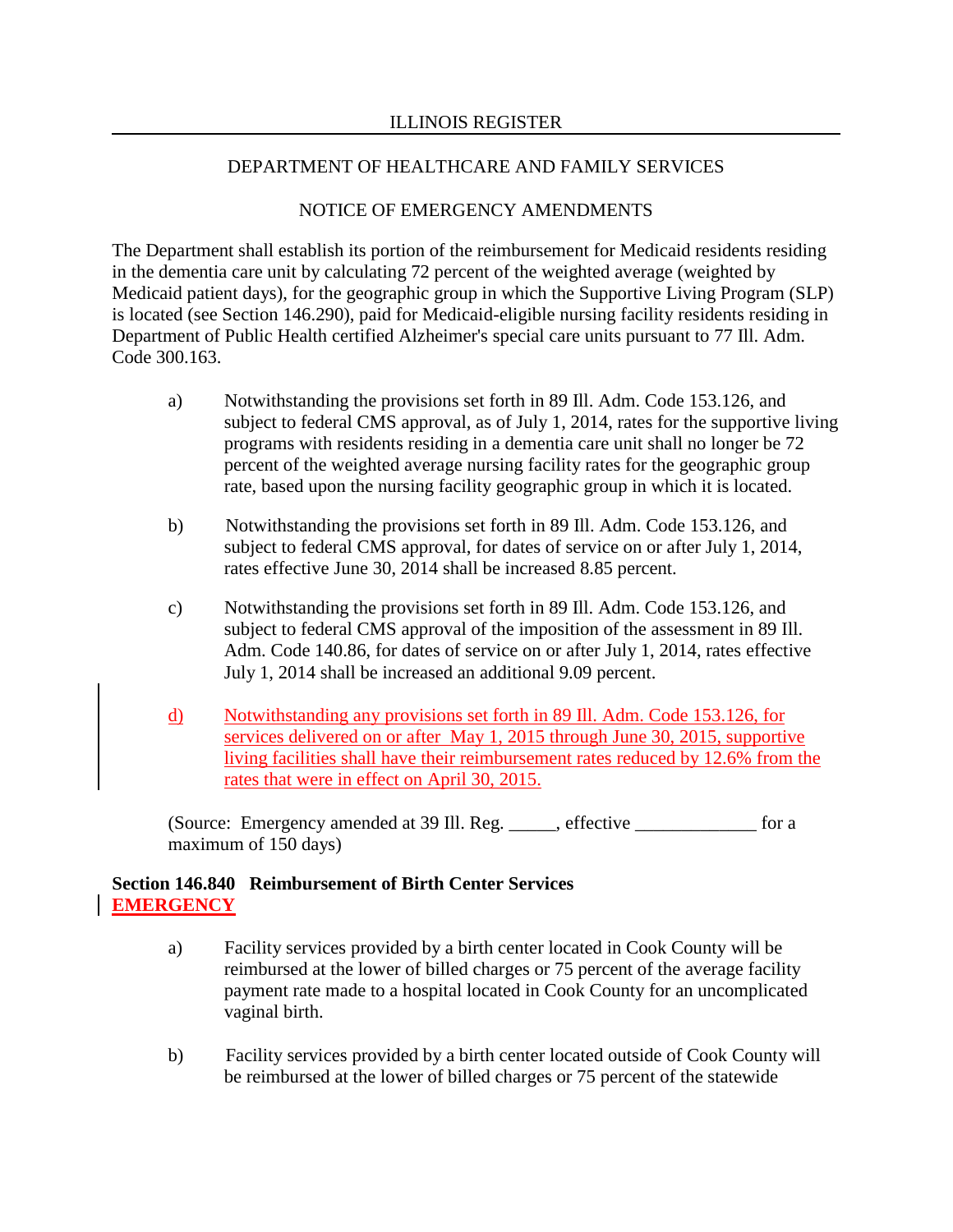## NOTICE OF EMERGENCY AMENDMENTS

average facility payment rate made to a hospital located outside of Cook County for an uncomplicated vaginal birth.

- c) Observation services will be reimbursed at the lower of billed charges or at 75 percent of the rate established by the Department for the number of hours of observation billed pursuant to 89 Ill. Adm. Code 148.140(b)(1)(D) as reflected at http://www2.illinois.gov/hfs/PublicInvolvement/hospitalratereform/Pages/ Rules.aspx through dates of service on June 30, 2014. Effective for dates of service on or after July 1, 2014, observation services will be reimbursed at the lower of billed charges or \$53.56 for 1 hour or more.
- d) Transfer fees for a birth center located in Cook County will be reimbursed at the lower of billed charges or 15 percent of the average facility payment rate made to a hospital located in Cook County for an uncomplicated vaginal birth.
- e) Transfer fees for a birth center located outside of Cook County will be reimbursed at the lower of billed charges or 15 percent of the statewide average facility payment rate made to a hospital located outside of Cook County for an uncomplicated vaginal birth.
- f) Notwithstanding any provisions set forth in this Section, reimbursement rates for birth center services shall be reduced by 16.75% from the rates that were otherwise in effect on April 30, 2015, for services delivered on or after May 1, 2015 through June 30, 2015.

(Source: Emergency amended at 39 Ill. Reg. \_\_\_\_\_, effective \_\_\_\_\_\_\_\_\_\_\_\_\_ for a maximum of 150 days)

## **Section 146.910 Reimbursement EMERGENCY**

- a) Facilities licensed under Specialized Mental Health Rehabilitation Act of 2013 shall be reimbursed at:
	- 1) the rate in effect on June 30, 2014, less \$7.07 for each facility previously licensed under the Nursing Home Care Act on June 30, 2013; or
	- 2) the rate in effect on June 30, 2013 for each facility licensed under the Specialized Mental Health Rehabilitation Act on June 30, 2013.